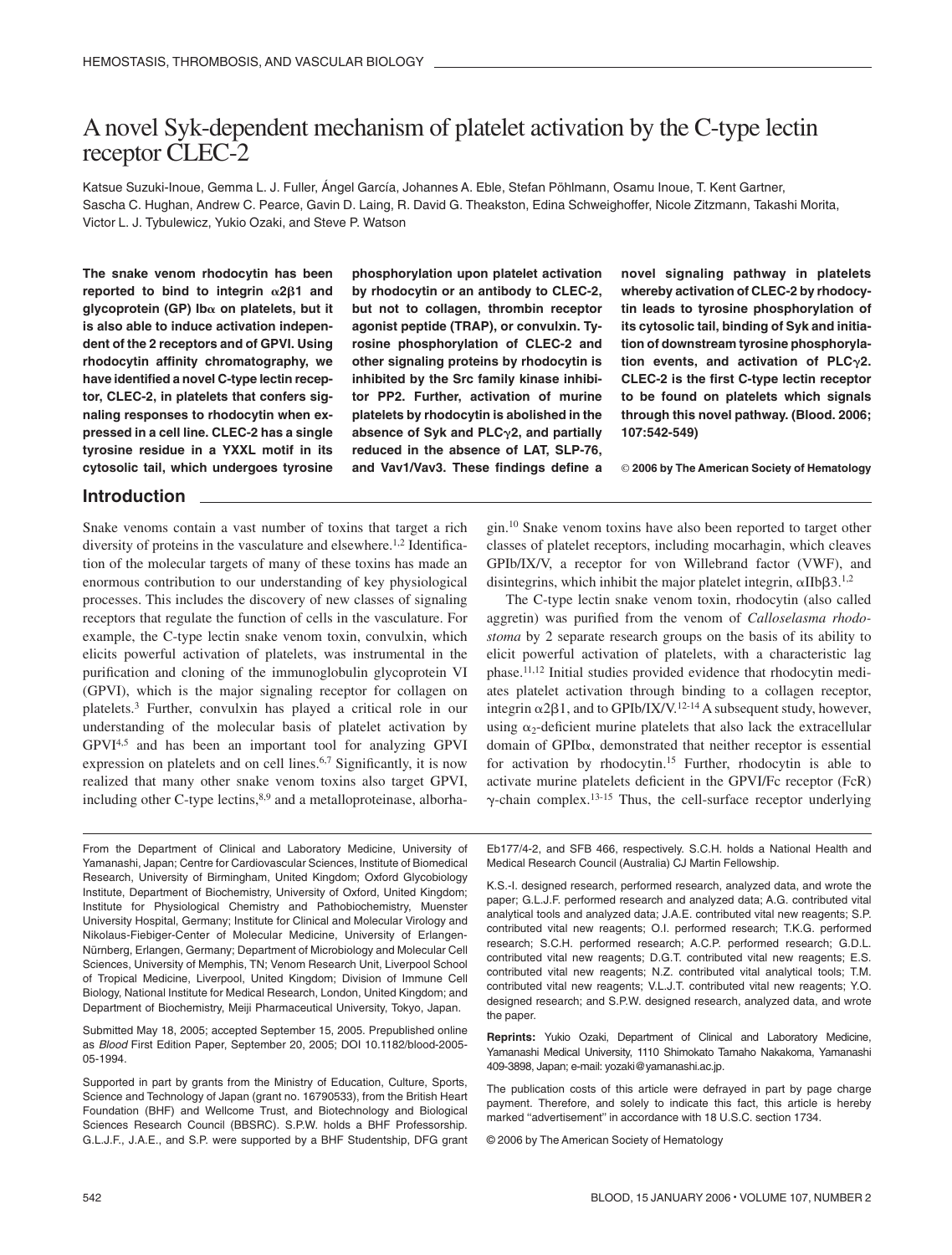platelet activation by rhodocytin, and the roles played by integrin  $\alpha$ 2 $\beta$ 1 and GPIb/IX/V in this interaction, are not known.

In this study, we used rhodocytin affinity chromatography and mass spectrometry in an attempt to identify 1 or more further receptors that could underlie platelet activation by rhodocytin. This approach led to the identification of a novel 32-kDa surface receptor, the C-type lectin, CLEC-2, that is able to confer signaling responses to rhodocytin when expressed in a cell line. Significantly, CLEC-2 has a single tyrosine in its cytosolic tail that represents one-half of an immunoreceptor tyrosine-based activation motif (ITAM), YXXL, and which undergoes tyrosine phosphorylation upon activation by rhodocytin downstream of Src kinases. Further, tyrosine-phosphorylated CLEC-2 is precipitated by the tandem SH2 domains of Syk, and activation of platelets by rhodocytin is abolished in the absence of Syk. These results demonstrate that CLEC-2 is a novel platelet activation receptor that is likely to underlie activation by the snake toxin rhodocytin. These results are also consistent with a model in which CLEC-2 signals through sequential activation of Src and Syk families of tyrosine kinases and a novel YXXL motif. These results have previously been reported in abstract form.16

# **Materials and methods**

## **Animals and materials**

Genetically modified mice deficient in PLC $\gamma$ 2,<sup>17</sup> Syk,<sup>18</sup> LAT,<sup>19</sup> SLP-76,<sup>20</sup> and Vav1/321 were obtained as previously described. Rhodocytin was purified from the venom of *Calloselasma rhodostoma*.<sup>11,22</sup> Polyclonal anti–CLEC-2 antibody was from R&D Systems (Minneapolis, MN). Polyclonal rabbit anti-rhodocytin antibody was generated by T.M. and G.D.L. Gly-Arg-Gly-Asp-Ser (GRGDS) peptide was obtained from Peptide Institute (Osaka, Japan). Ser-Phe-Leu-Leu-Arg-Asn (SFLLRN) peptide (thrombin receptor agonist peptide [TRAP]) was from Bachem Biochemica (Heidelberg, Germany). Biotin-labeled phosphorylated or nonphosphorylated peptide containing the YXXL motif in CLEC-2 (biotin-6-aminohexanoic acid [Ahx]–MQDEDGY(PO3H2)ITLNIK-OH, or biotin-6-aminohexanoic acid [Ahx]–MQDEDGYITLNIK-OH) was synthesized by Kurabo Industries (Osaka, Japan). All other reagents were from previously named sources.6,17,21

## **Platelet preparation**

Venous blood from healthy drug-free volunteers was taken into 10% sodium citrate. This study was approved by the ethical committees in University of Yamanashi and University of Birmingham, and informed consent was provided according to the Declaration of Helsinki. Murine blood was drawn from  $CO<sub>2</sub>$  asphyxiated mice by portal vein puncture and taken into  $100 \mu L$  of acid citrate dextrose. Washed human and murine platelets were obtained by centrifugation as previously described, using prostacyclin to prevent activation during the isolation procedure.17 Both sets of washed platelets were resuspended in modified Tyrode buffer<sup>17</sup> at a cell density of  $2 \times 10^8$  or  $1 \times 10^9$ /mL.

## **Pull-down with rhodocytin-coated beads**

Purified rhodocytin (200  $\mu$ g) was covalently coupled to 122 mg cyanogen bromide (CNBr)–activated Sepharose 4B beads (Amersham Biosciences, Piscataway, NJ) according to the manufacturer's instructions. Glycinecoated beads were used as a negative control. Surface proteins in washed platelets or rhodocytin were labeled with biotin using ECL Protein Biotinylation System (Amersham Biosciences). One milliliter biotinlabeled or -unlabeled washed platelets ( $1 \times 10^9$ /mL) was lysed by an equal volume of  $2 \times$  ice-cold lysis buffer<sup>17</sup> and precleared by 100  $\mu$ L Sepharose 4B (50% slurry) for 1 hour. After the detergent-insoluble debris was clarified by centrifugation at 16 000*g* for 10 minutes, the supernatant was incubated with  $200 \mu L$  rhodocytin-bound or glycine-bound Sepharose  $4B$ for 4 hours at 4 $\degree$ C. The beads were washed 5 times in  $1 \times$  lysis buffer, and proteins were eluted from the beads with  $40 \mu L$  of sodium dodecyl sulfate (SDS)–reducing sample buffer and boiled for 5 minutes. Precipitated platelet proteins were separated by 4% to 20% SDS–polyacrylamide gel electrophoresis (PAGE) and electrotransferred to polyvinylidene difluoride (PVDF) membrane. Biotin-labeled surface proteins were detected by HRP (horseradish peroxidase)–conjugated streptavidin. Unlabeled platelet proteins electrotransferred to PVDF membrane were ligand blotted with biotin-labeled rhodocytin and HRP-conjugated streptavidin, followed by reprobing with anti–CLEC-2 antibody. For mass spectrometric analysis, unlabeled washed platelets were used and gels were stained with Coomassie Brilliant Blue.

#### **Protein digestion and mass spectrometric analysis**

The gel pieces were dried in a speed-vac and in-gel trypsinolysis was carried out as described.23 The high-performance liquid chromatography (HPLC) (CapLC; Waters, Milford, MA) was coupled to a Q-TOF mass spectrometer (Micromass, Manchester, United Kingdom) equipped with a nanoelectrospray Z-spray source. Mobile phases for the HPLC were 5% acetonitrile, 0.1% formic acid (Solvent A), and 95% acetonitrile, 0.1% formic acid (Solvent B). The tryptic peptides were loaded and desalted on a 300-µm internal diameter (id)/5-mm length C18 PepMap pre-column (LC Packings, San Francisco, CA), and then eluted at a flow of 200 nL/min onto a 75 µm id/25-cm length C18 PepMap nano column, using a gradient of 5% to 40% Solvent B in 40 minutes and then 40% to 80% Solvent B in 3 minutes. Tandem mass spectrometry (MS/MS) analysis was carried out as previously described.24 The database search was performed with the MASCOT search tool (Matrix Science, London, United Kingdom) screening SWISS-PROT.42

#### *N***-glycosidase treatment**

Immunoprecipitation with anti–CLEC-2 from platelets was performed as described in "Immunoprecipitation and Western blotting." After washing, immunoprecipitated samples were incubated with 1.5% 2-mercaptoethanol for 3 minutes at 100°C. After addition of 1.4% Nonidet P-40, samples were incubated with or without 55 mU/mL *N*-glycosidase F (TaKaRa Bio, Shiga, Japan) at 37°C overnight. Immunoprecipitated and enzyme-treated CLEC-2 protein was dissolved with SDS sample buffer, separated by SDS-PAGE, electrotransferred, and Western blotted using the CLEC-2 antibody.

#### **Cell culture and stimulation**

CLEC-2 was expressed under a tet repressor protein in 293T-REx cell line (Invitrogen, Carlsbad, CA) and grown as described.25 CLEC-2 expression was induced by addition of 1  $\mu$ g/mL doxycycline to the medium 24 to 48 hours before experimentation. Vehicle-added cells were used for control. Cells were detached and resuspended in modified Tyrode buffer as described<sup>6</sup> and stimulated with vehicle or 500 nM rhodocytin for 10 minutes at 37°C. Reactions were stopped by addition of  $2 \times$  SDS sample buffer. Tyrosine phosphorylation and CLEC-2 expression were detected by antiphosphotyrosine (4G10) and anti–CLEC-2 antibodies, respectively, as described.17

### **Flow cytometry studies**

Washed human platelets ( $1 \times 10^8$ /mL) or 293T-REx cells ( $5 \times 10^6$ /mL) were incubated with 2  $\mu$ g/mL of anti–CLEC-2 antibody for 15 minutes followed by staining with fluoroscein isothiocyanate (FITC)–conjugated anti-goat immunoglobulin G (IgG) for 15 minutes at room temperature. After diluting 3-fold with phosphate-buffered saline (PBS), samples were analyzed with a FACScan flow cytometer and CellQuest software (Becton Dickinson, San Jose, CA) as described.<sup>17</sup> To detect direct binding of rhodocytin, 293T-REx cells  $(5 \times 10^6/\text{mL})$  pretreated with or without doxycycline were preincubated with 100 nM rhodocytin for 15 minutes at room temperature. After excess of rhodocytin was removed by centrifugation, cells were incubated with  $10 \mu g/mL$  of control rabbit IgG or antirhodocytin antibody for 20 minutes at room temperature followed by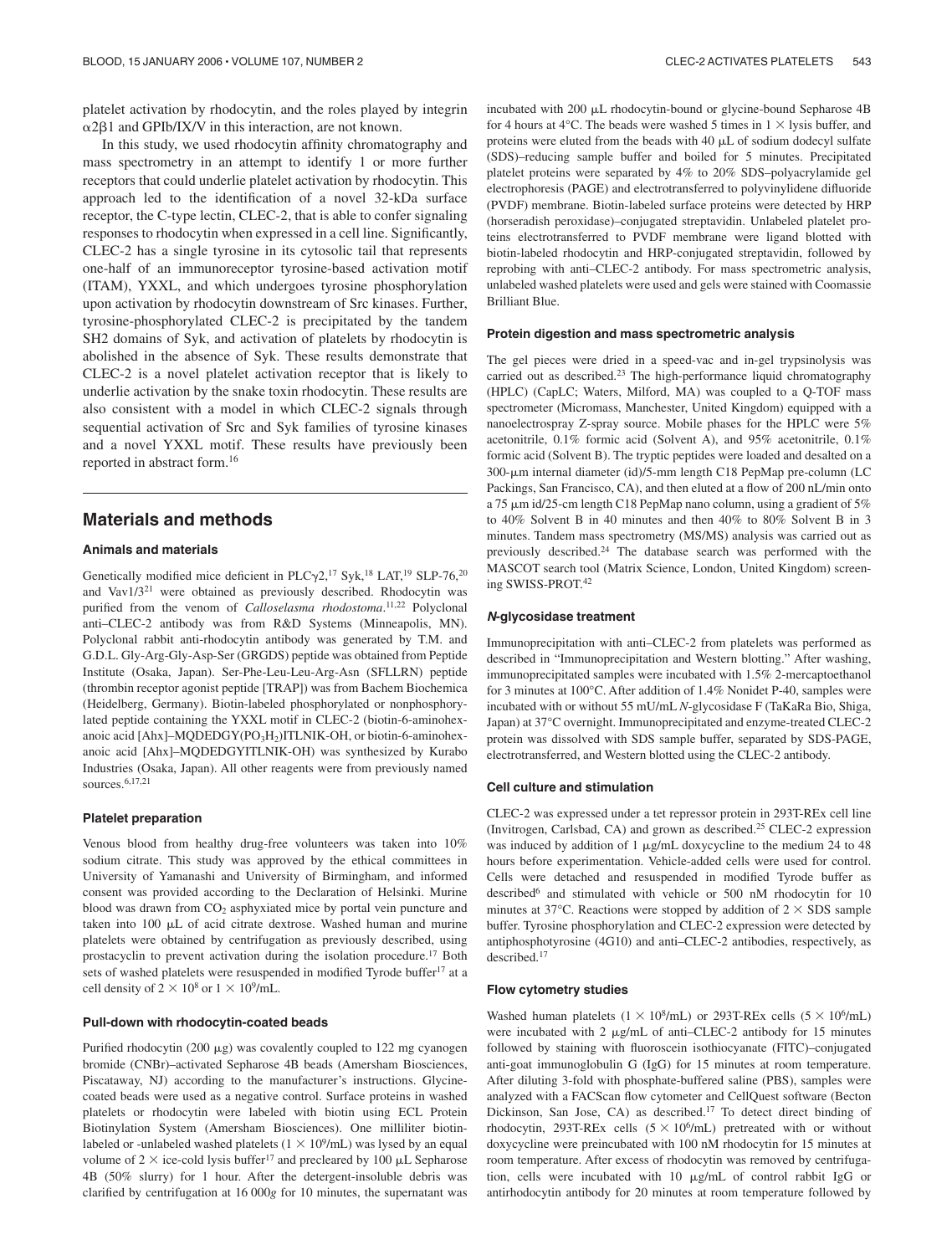removing unbound antibodies. Then, the samples were stained with FITC-conjugated anti–rabbit IgG and analyzed as described.

#### **Immunoprecipitation and Western blotting**

Washed human platelets  $(1 \times 10^9/\text{mL})$  pretreated with 1 mM GRGDS peptide or washed murine platelets ( $2 \times 10^8$ /mL) pretreated with 10  $\mu$ M lotrafiban to inhibit platelet aggregation were stimulated with 50 nM rhodocytin, 100  $\mu$ M SFLLRN, or 50  $\mu$ g/mL collagen. Where indicated,  $30 \mu$ M PP2 (a Src kinase inhibitor) or PP3 (an inactive analog of PP2) were incubated for 10 minutes at 37°C. Reactions were terminated by addition of  $2 \times$  ice-cold lysis buffer. Platelet lysates were precleared and detergentinsoluble debris was clarified as described.17 A small aliquot was dissolved with SDS sample buffer for detection of total tyrosine phosphorylation. Antibodies against CLEC-2, PLCγ2, Syk, Btk, SLP-76, LAT, Vav1, or Vav3 were added to the resultant supernatant and incubated overnight. Where indicated, 10  $\mu$ g of CLEC-2 YXXL-containing peptide plus avidin-Sepharose or GST-fusion protein–associated glutathione Sepharose were incubated with the lysates. In the indicated experiments, human washed platelets  $(1 \times 10^9$ /mL) were stimulated by 10  $\mu$ g/mL of anti–CLEC-2 antibody or control goat IgG in the presence of  $F(ab)'_2$  fragment of anti-Fc $\gamma$ RIIA antibody (IV.3; 10 µg/mL). The samples were lysed with 2 $\times$ lysis buffer before and 5 minutes after stimulation. Anti–CLEC-2 antibody  $(5 \mu g/mL)$  and control goat IgG were added to the sample lysed before stimulation. Anti-CLEC-2 (5  $\mu$ g/mL) or control goat IgG was added to the sample stimulated by control IgG and that stimulated by CLEC-2 antibody, respectively. After removing insoluble debris by centrifugation, CLEC-2 was immunoprecipitated by addition of protein G. Precipitated proteins or whole-cell lysates were separated by SDS-PAGE, electrotransferred, and Western blotted by the indicated antibodies.

#### **Platelet aggregation**

Human washed platelets ( $2 \times 10^8$ /mL) were stimulated by 10  $\mu$ g/mL of anti–CLEC-2 antibody or control goat IgG in the presence of  $F(ab)'_2$ fragment of anti-Fc $\gamma$ RIIA antibody (IV.3; 10  $\mu$ g/mL). Washed murine or human ( $2 \times 10^8$ /mL) platelets were stimulated with low and intermediate concentrations of rhodocytin as indicated in "Critical role of LAT, SLP-76, Vav1/3, and PLC $\gamma$ 2 in signaling by rhodocytin." Aggregation was monitored by light transmission using a Born aggregometer (Chronolog, Havertown, PA) as described.17

## **Results**

### **CLEC-2 binds to rhodocytin-coated beads**

We used Sepharose 4B beads that were covalently coupled with rhodocytin or glycine to isolate binding proteins for the snake toxin from platelet lysates, whose surface proteins had been labeled with biotin. Blotting using streptavidin demonstrated that the rhodocytin- but not glycine-coupled Sepharose 4B beads precipitated a 32-kDa protein that was pulled down along with several other proteins that associated nonspecifically with both sets of beads (Figure 1A). The same 32-kDa band was also precipitated by rhodocytin- but not glycine-coupled beads from non–biotin-labeled platelets, as detected by ligand blotting using rhodocytin (Figure 1B). The portion of the gel corresponding to the 32-kDa band was excised, digested with trypsin, and subjected to MS/MS analysis. This approach identified CLEC-2 as a component of the 32-kDa band (Table 1). The expression of CLEC-2 on platelets was confirmed by flow cytometry and Western blotting using a specific antibody (Figure 1C,D). Interestingly, CLEC-2 was detected as a doublet and sometimes as a triplet in platelets by Western blotting, with a major band migrating at 32 kDa and a minor band at 40 kDa (Figure 1D,G). The 32-kDa band corresponds to that precipitated by the rhodocytin-coupled beads. The apparent absence of the



**Figure 1. Association of CLEC-2 with rhodocytin-coated beads.** (A) Washed platelets were labeled with biotin and lysed with an equal volume of  $2 \times$  lysis buffer. They were precleared and incubated with rhodocytin-bound (rhod-Seph) or glycinbound (gly-Seph) Sepharose 4B for 4 hours at 4°C. After extensive washing, proteins were eluted from the beads with SDS-reducing sample buffer. Precipitated platelet proteins were separated by 4% to 20% SDS-PAGE and detected by horseradish peroxidase–conjugated streptavidin (avidin-HRP). Data are representative of 2 experiments. (B) Pull-down and electrophoresis were performed as described in panel A using unlabeled washed platelets. Ligand blotting was performed by biotin-conjugated rhodocytin (rhodocytin-biotin) and avidin-HRP. Arrows indicate 32-kDa protein that was precipitated specifically by the rhodocytin-coupled beads. (C) Washed human platelets were incubated with control goat IgG or anti–CLEC-2 antibody, followed by staining with FITC-conjugated anti-goat IgG. Samples were analyzed with a Becton Dickinson FACScan. (D) Washed platelets were dissolved in  $4 \times$  SDS sample buffer, separated by SDS-PAGE, and blotted with anti–CLEC-2 antibody (left) or control goat IgG (right). The data are representative of 5 experiments. (E) The membrane used in panel B was reprobed with anti–CLEC-2 antibody. (F) Densitometric analysis of 32- and 40-kDa CLEC-2 bands in panel D was performed by Molecular Imager FX and Quantity One software (Bio-Rad Laboratories, Hercules, CA). Relative intensity of the 40-kDa band compared with the 32-kDa band was expressed as mean  $\pm$  SE (n = 4). (G) CLEC-2 immunoprecipitates were incubated with 1.5% 2-mercaptoethanol for 3 minutes at 100°C. After addition of 1.4% Nonidet P-40, the proteins were incubated with or without *N*-glycosidase F at 37°C overnight. Immunoprecipitated and enzyme-treated CLEC-2 protein was dissolved with SDS sample buffer, separated by SDS-PAGE, electrotransferred, and Western blotted by the CLEC-2 antibody.

40-kDa band in the rhodocytin-affinity eluates may be because of comigration with a nonspecific protein (Figure 1A only) or because of a lower level of expression of the 40-kDa band combined with a limitation in the sensitivity of the ligand-blotting assay. Significantly, precipitation of 32- and 40-kDa bands by rhodocytin- but not by glycine-coupled beads could be detected using a specific antibody to CLEC-2, although the 40-kDa band was present at a much lower level than the 32-kDa band, consistent with the results in platelets (Figure 1E). Densitometric analysis of anti–CLEC-2 Western blots from several platelet samples demonstrated that the level of expression of the 40-kDa is  $23.1\% \pm 5.3\%$  of 32-kD band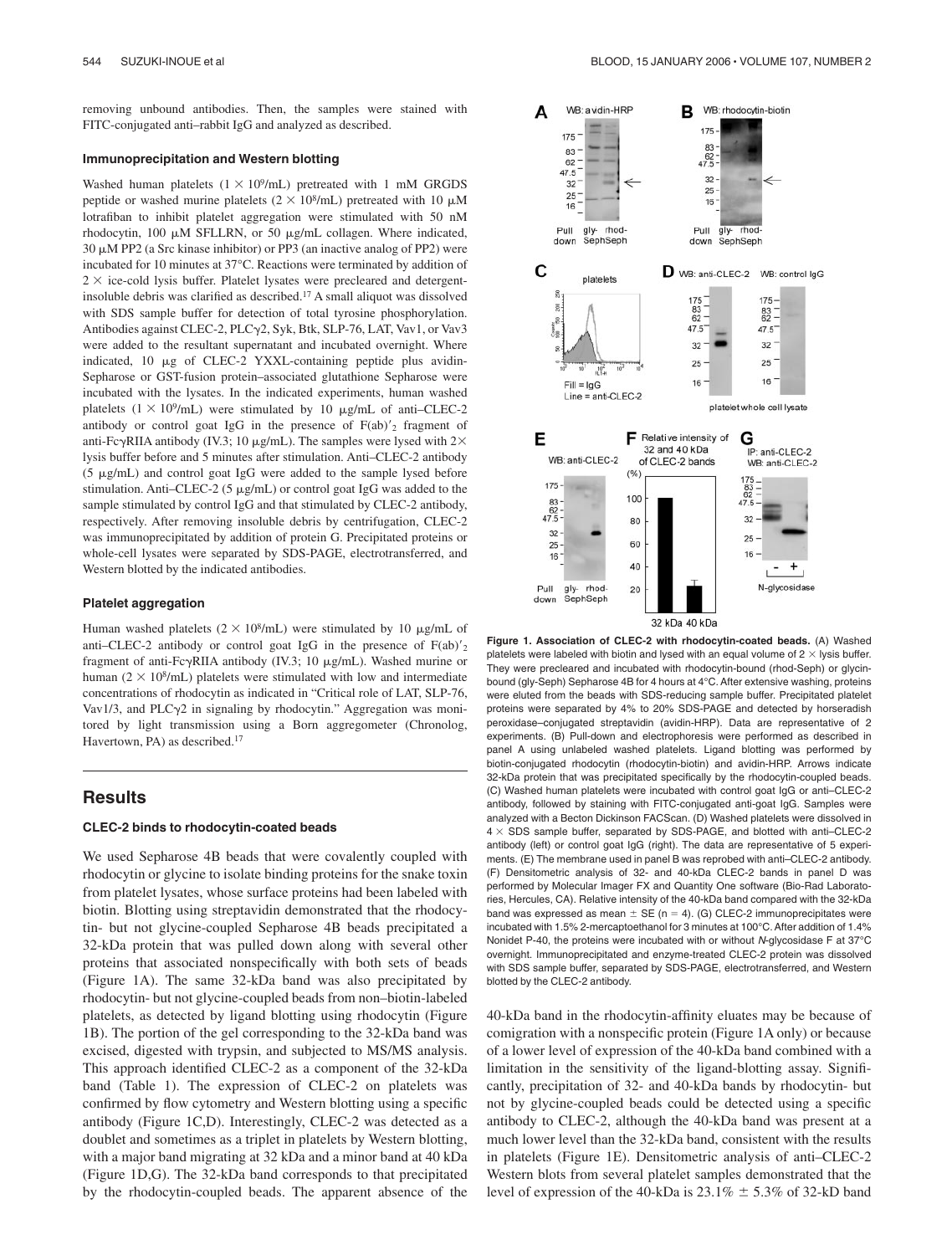**Table 1. Compiled data output file for MASCOT MS searches**

| Protein name and peptide sequences     |                                     |
|----------------------------------------|-------------------------------------|
| (Q9P126) C-type lectin-like receptor 2 |                                     |
|                                        | TGTLQQLAK (0)                       |
|                                        | YYGDSCYGFFR (0)                     |
|                                        | THLIR (0)                           |
|                                        | NYLQDENENR (0)                      |
|                                        | RFCQYVVK (1)                        |
|                                        | FCQYVVK (0)                         |
|                                        | $HYLMCER (0) + 1 oxidation (M)$     |
|                                        | MHPTFCENK $(0) + 1$ oxidation $(M)$ |
|                                        |                                     |

The 8 peptides that matched are shown. SWISS-PROT search results with 25.76% sequence coverage. Numbers in parentheses indicate number of tryptic miscleavage sites.

(Figure 1F). The presence of the 32- and 40-kDa forms of CLEC-2 in platelets suggests that it may undergo differential glycosylation, consistent with the presence of 3 potential sites of *N*-glycosylation. To address this, we treated CLEC-2 immunoprecipitates with *N*-glycosidase, which cleaves *N*-glycosylation. As shown in Figure 1G, the 32- and 40-kDa bands, and a third band that was seen in some experiments, collapse to a single band of 27 kDa, the molecular weight that is deduced from the amino acid sequence of CLEC-2.26 These findings demonstrate that the different molecular weights are due to different glycosylation.

These results identify CLEC-2 as a novel rhodocytin binding protein on the platelet surface. Intriguingly, CLEC-2 is a type II transmembrane protein of the C-type lectin superfamily with a single tyrosine residue in its cytoplasmic tail that is present in a YXXL motif,<sup>26</sup> suggesting that it may have the capacity to signal through a tyrosine kinase–based pathway. There are no previous reports of the presence of CLEC-2 on platelets or its ability to function as a signaling receptor.

## **Rhodocytin stimulates tyrosine phosphorylation in a CLEC-2–expressing cell line**

To confirm CLEC-2 as a receptor for rhodocytin and its ability to generate tyrosine kinase–based intracellular signals, we used a previously reported cell line in which CLEC-2 was expressed under the control of a tet repressor protein.<sup>25</sup> The addition of doxycycline to transfected 293T-REx cells induces surface expression of CLEC-2, as measured using a specific antibody to the lectin receptor (Figure 2A) or a combination of rhodocytin and a rhodocytin antibody (Figure 2B). Further, Western blotting for CLEC-2 using a specific antibody but not with a control IgG identified 2 major bands of approximately 32 and 40 kDa and a minor band of 34 kDa in doxycycline-treated but not control cells (Figure 2C). The presence of more than 1 band corresponding to CLEC-2 is similar to the situation in platelets, although 3 bands were detected in the cell line and the 40-kDa band was expressed at a similar level to the 32-kDa band. Significantly, rhodocytin stimulation induced an increase in tyrosine phosphorylation of several proteins in whole-cell lysates from doxycycline-treated (CLEC-2–expressing) but not from vehicle-treated cells (Figure 2D). Together, these results confirm that CLEC-2 is a functional receptor for rhodocytin.

## **Activation of platelets using an antibody to CLEC-2**

We used an antibody to CLEC-2 to investigate whether the lectin receptor is able to induce activation of platelets in the absence of signals from other receptors. This experiment is necessary bearing in mind that rhodocytin binds to at least 2 other platelet receptors,



**Figure 2. Selective response of CLEC-2–expressing 293T-REx cells to rhodocytin.** (A) 293T-REx cells, which express CLEC-2 under a tet repressor, were incubated with vehicle or 1  $\mu$ g/mL of doxycycline for 24 to 48 hours.  $5 \times 10^6$ /mL cells were incubated with an antibody to CLEC-2 or an isotype matched control and analyzed by FACscan. Filled areas represent vehicle-treated 293TRex cells; lines, doxycyclinetreated 293TRex cells. (B) 293T-REx cells  $(5 \times 10^6$ /mL) pretreated with or without doxycycline were preincubated with 100 nM rhodocytin. After excess of rhodocytin was removed by centrifugation, cells were incubated with control rabbit IgG (filled areas) or antirhodocytin antibody (lines), followed by FITC-conjugated anti–rabbit IgG. (C)  $1 \times 10^7$  cells were dissolved with  $4 \times$  SDS sample buffer. Proteins were separated by SDS-PAGE and blotted with anti–CLEC-2 antibody (left panel) or control–goat IgG (right panel). Lane 1: vehicle-treated 293TRex cells; lane 2: doxycycline-treated 293TRex cells. (D) Cells were stimulated with or without 500 nM rhodocytin for 10 minutes, dissolved with SDS sample buffer, and separated by SDS-PAGE. Protein tyrosine phosphorylation was detected by Western blotting with antiphosphotyrosine antibody (4G10). The data are representative of 2 to 3 experiments.

the integrin  $\alpha$ 2 $\beta$ 1 and GPIb $\alpha$ .<sup>12,13,14</sup> As shown in Figure 3A, an antibody to CLEC-2 induces platelet aggregation after a characteristic delay. This experiment was carried out in the presence of monoclonal antibody IV.3 to block binding of Fc portion of the antibody to FcyRIIA. A control goat IgG did not stimulate aggregation. Significantly, the CLEC-2 antibody, but not a control goat IgG, induced a significant increase in tyrosine phosphorylation above basal of both the 32- and 40-kDa forms of CLEC-2, as demonstrated by immunoprecipitation of CLEC-2 and Western blotting for phosphotyrosine and then for CLEC-2 (Figure 3B). Since CLEC-2 contains only a single tyrosine in its cytosolic tail, phosphorylation must have taken place at this YXXL motif. These results demonstrate that engagement of CLEC-2 is sufficient to



**Figure 3. Platelet aggregation and CLEC-2 tyrosine phosphorylation induced by cross-linking of CLEC-2 by anti–CLEC-2 antibody.** (A) Human washed platelets ( $2 \times 10^8$ /mL) were stimulated by 10  $\mu$ g/mL of anti-CLEC-2 antibody or control goat IgG in the presence of  $F(ab)'_2$  fragment of anti- $Fc\gamma$ RIIA antibody (IV.3) and platelet aggregation was monitored with an aggregometer. (B) Human washed platelets (1  $\times$  10<sup>9</sup>/mL) were lysed with 2  $\times$  lysis buffer after stimulation as described. CLEC-2 was immunoprecipitated and sequentially Western blotted with antiphosphotyrosine antibody (4G10) or polyclonal anti–CLEC-2 antibody. The data are representative of 4 experiments. Lane 1: basal; lane 2: goat anti–CLEC-2; lane 3: control goat IgG.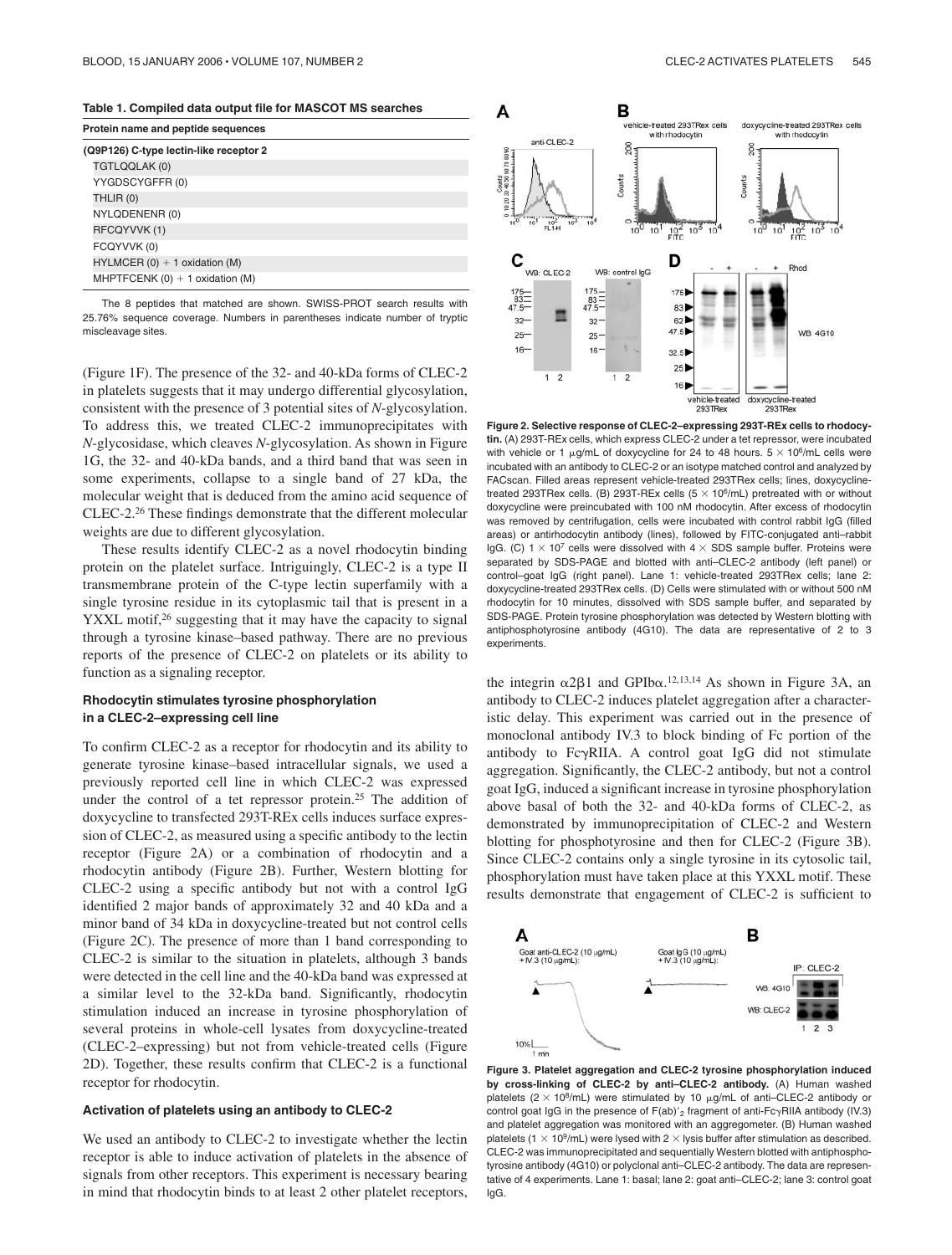

**Figure 4. Tyrosine phosphorylation of CLEC-2 and signaling molecules down**stream GPVI upon rhodocytin stimulation. (A) Human washed platelets  $(2 \times 10^8/$ mL) were stimulated by 300 nM rhodocytin and platelet aggregation was monitored using an aggregometer. (B-E) Washed human platelets (300 or 500  $\mu$ L at 1  $\times$  10<sup>9</sup>/ mL) were stimulated with (B) 300 nM rhodocytin, (C-E) 50 nM rhodocytin, 50  $\mu$ g/mL  $collagen$ , or 100  $µM$  SFLLRN for the indicated times. In panel D, platelets were pretreated with 30  $\mu$ M PP3 or PP2, prior to stimulation with rhodocytin. Reactions were terminated by addition of an equal volume of  $2 \times$  lysis buffer. Platelet lysates were precleared and detergent-insoluble debris was removed by centrifugation. Antibodies against CLEC-2 (B-D), PLC<sub>Y</sub>2, Syk, Btk, SLP-76, or LAT (E) were added to the resultant supernatant and incubated overnight with protein A or G Sepharose. Precipitated proteins were separated by SDS-PAGE and Western blotted with the indicated antibodies. The data are representative of 2 to 5 experiments.

mediate platelet activation in the absence of signals from other receptors. Further, the demonstration that the lectin receptor undergoes tyrosine phosphorylation provides a possible mechanism underlying CLEC-2–mediated platelet activation.

#### **Src kinases mediate tyrosine phosphorylation of CLEC-2**

Rhodocytin stimulates platelet activation with a characteristic lag phase, which reduces as the concentration of the toxin is increased. At a relatively high concentration of rhodocytin (300 nM), activation begins after a delay of approximately 30 seconds (Figure 4A), although this is much longer with lower concentrations of the snake venom toxin. In line with this, the stimulation of tyrosine phosphorylation in whole-cell lysates by rhodocytin occurs over a similar time scale to that of platelet aggregation, occurring more rapidly with higher concentrations of rhodocytin (not shown). Significantly, substantial phosphorylation of CLEC-2 can be seen in response to rhodocytin at 60 seconds, which corresponds to the peak in the shape change response and the onset of aggregation (Figure 4A,B). This is reminiscent of the time course of platelet aggregation by collagen, which also occurs after a dose-dependent delay, and together with the increase in tyrosine phosphorylation of platelet lysates and Fc receptor  $\gamma$ -chain, which forms part of the collagen receptor.27

The significance of tyrosine phosphorylation events in platelet activation by rhodocytin is illustrated by the ability of the Src family kinase inhibitors PP1 or PP2 to block tyrosine phosphorylation in whole cells and all functional responses in response to stimulation by rhodocytin (Suzuki-Inoue et al<sup>13</sup> and not shown). Significantly, PP2, but not its inactive analog PP3, also blocks tyrosine phosphorylation of both the 32- and 40-kDa forms of CLEC-2 (Figure 4C), consistent with the possibility that tyrosine phosphorylation of CLEC-2 initiates platelet activation. In contrast, CLEC-2 does not undergo tyrosine phosphorylation in response to

stimulation by collagen or by a thrombin receptor PAR1-activating peptide, SFLLRN, over a time course of up to 5 minutes (Figure 4D), demonstrating that the lectin receptor is only phosphorylated upon direct activation.

We have previously reported that rhodocytin stimulates tyrosine phosphorylation of Syk in platelets.13 The observation that CLEC-2 undergoes tyrosine phosphorylation on a single YXXL motif, which forms one-half of an ITAM sequence, raises the possibility that the lectin receptor signals through recruitment of Syk to the cytosolic tail and initiating a signaling cascade that is similar to that used by the collagen receptor GPVI. In line with this, rhodocytin stimulates tyrosine phosphorylation of Syk and many of the major signaling proteins in the GPVI cascade, including the tyrosine kinase Btk, the adapters LAT and SLP-76, the GTP exchange factors Vav1 and Vav3, and PLC $\gamma$ 2 (Figures 4E, 5A). The time course of phosphorylation of all of these proteins is similar to that for Syk (Figure 4E). Tyrosine phosphorylation of all of these proteins is abolished in the presence of the Src kinase inhibitor PP2 (not shown).

#### **Syk mediates platelet activation by rhodocytin**

The functional role of Syk in signaling by rhodocytin was further investigated using murine platelets deficient in the tyrosine kinase. Rhodocytin stimulates robust tyrosine phosphorylation in wholecell lysates of murine platelets, which is completely inhibited in the absence of Syk (Figure 5A). The critical role of Syk in signaling by rhodocytin is further illustrated by the complete loss of phosphorylation of PLC $\gamma$ 2 and the 2 members of the Vav family, Vav1 and Vav3, in the Syk-deficient platelets (Figure 5A). Furthermore,



**Figure 5. Crucial role of Syk in platelet activation downstream of CLEC-2.** (A) Washed murine platelets were stimulated with 50 nM rhodocytin for the indicated times. Whole-cell lysates or immunoprecipitates with antibodies against  $PLC<sub>Y</sub>2$ , Vav1, or Vav3 were separated by SDS-PAGE and Western blotted with the indicated antibodies. (B) Control or Syk-deficient platelets were stimulated with 30 nM rhodocytin and platelet aggregation was monitored using an aggregometer. (Ci-ii) Washed human platelets, pretreated with or without 30  $\mu$ M PP2, were stimulated with 50 nM rhodocytin or 10  $\mu$ q/mL convulxin for the indicated times. Reactions were terminated by addition of an equal volume of  $2 \times$  lysis buffer. Platelet lysates were precleared and detergent-insoluble debris was clarified by centrifugation. The  $r$ esultant supernatant was incubated with 40  $\mu$ L glutathione beads associated with GST fusion protein containing tandem Syk SH2 domains. Precipitated proteins were separated by SDS-PAGE and Western blotted with an antibody to CLEC-2. (Ciii) CLEC-2 associated with 10  $\mu$ g of CLEC-2 phospho-YXXL-containing peptide plus avidin-sepharose was detected by CLEC-2 antibody. The data are representative of 2 to 5 experiments.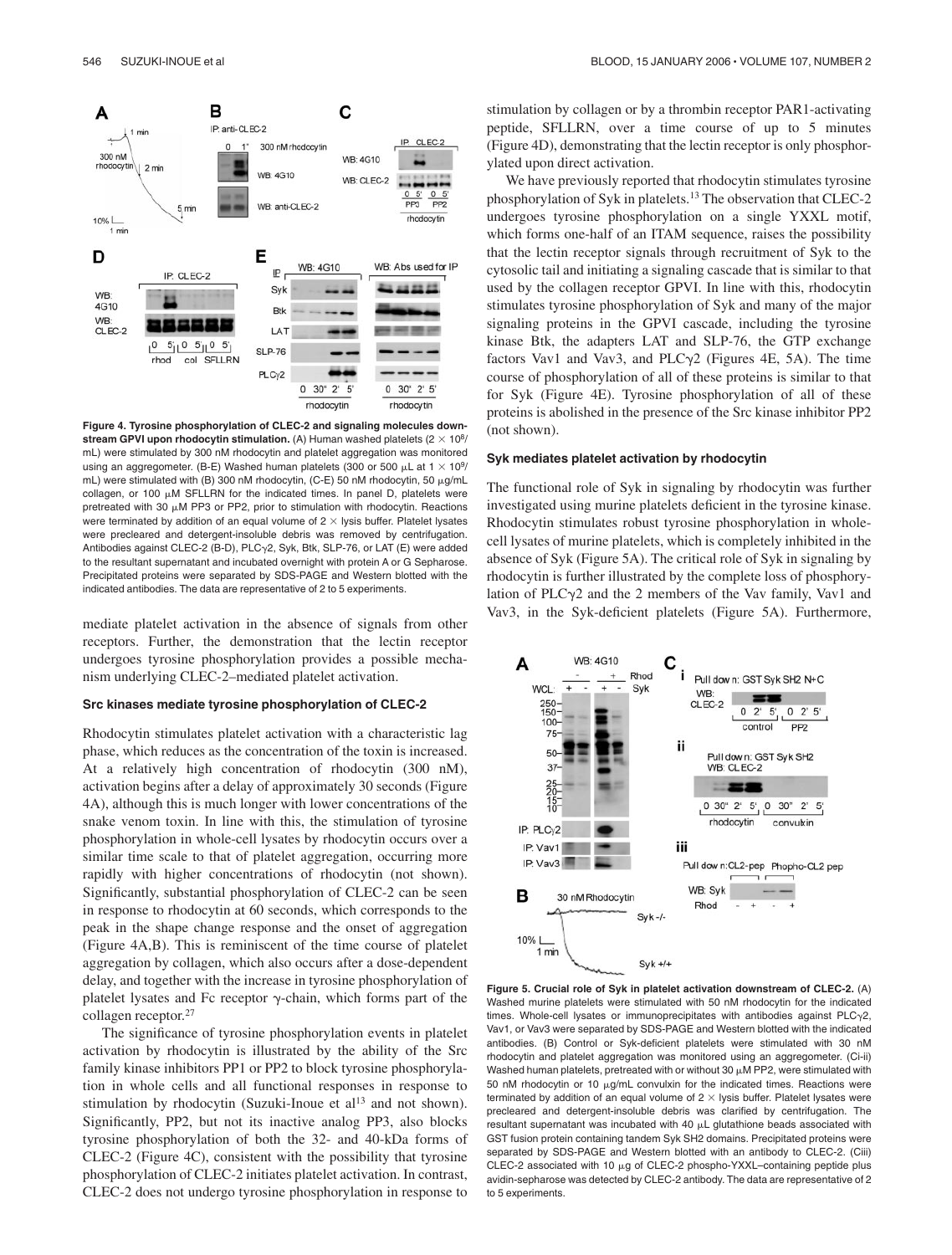shape change and aggregation induced by rhodocytin are completely inhibited in the absence of Syk (Figure 5B). These results thereby confirm a proximal role for Syk in platelet activation by rhodocytin.

The possibility that tyrosine phosphorylation of CLEC-2 leads to recruitment of Syk, thereby initiating the downstream tyrosine phosphorylation-signaling cascade, was investigated using a GST fusion protein encoding the tandem SH2 domains of Syk.28 The Syk fusion protein precipitated similar levels of the 32- and 40-kDa forms of CLEC-2 from stimulated but not control platelets, whereas the ability to precipitate CLEC-2 was abolished in the presence of the Src kinase inhibitor PP2 (Figure 5Ci). Further, the Syk fusion protein was able to precipitate CLEC-2 within 30 seconds of stimulation by rhodocytin, showing that it occurs in parallel with the onset of shape change/aggregation, but not by the GPVI agonist convulxin (Figure 5Cii), confirming the specificity of regulation. In line with these results, Syk could be precipitated by a phosphorylated peptide containing the YXXL motif from the cytosolic tail of CLEC-2, whereas there was no interaction with the equivalent, nonphosphorylated peptide (Figure 5Ciii). These results thereby support a model in which Syk interacts with the phosphorylated tail of CLEC-2, thereby initiating downstream signaling events. We have not been unable to confirm this association in stimulated platelets, however, through immunoprecipitation studies using antibodies to CLEC-2 or to Syk, possibly because of a relatively low affinity of the Syk SH2 domain for a single phospho-YXXL motif, thereby rendering the complex unstable on solubilization.

## **Critical role of LAT, SLP-76, Vav1/3, and PLC2 in signaling by rhodocytin**

We used platelets from mutant mice to establish the role of a number of the proteins that undergo tyrosine phosphorylation upon stimulation by rhodocytin. Low (3-10 nM) and intermediate (20-30 nM) concentrations of rhodocytin were used to establish whether any inhibitory effects could be overcome with increasing concentrations of the snake toxin. The response to a low concentration of rhodocytin was abolished in the absence of  $PLC_2$ , whereas an intermediate concentration induced shape change, which is likely to reflect the presence of a low level of  $PLC_1^{17}$  (Figure 6A). A marked inhibition of the response to a low concentration of rhodocytin was also seen in the absence of LAT, SLP-76, and Vav1/Vav3, although an almost full recovery of aggregation was seen in response to higher concentrations of the snake toxin (Figure  $6B-D$ ). The results with LAT and PLC $\gamma$ 2 are similar to those obtained following stimulation of mutant murine platelets by GPVI, using either the snake venom toxin convulxin or the GPVI-specific collagen-related peptide (CRP) as agonists.17,19 In contrast, the observation that a high concentration of rhodocytin is able to stimulate maximal aggregation in the absence of SLP-76, or the combined absence of Vav1 and Vav3, $29,21$  contrasts those seen for convulxin or CRP, where aggregation is largely abolished. These observations therefore further distinguish the CLEC-2– dependent signaling pathway from that used by the collagen receptor, GPVI.

# **Discussion**

In the present study, we have identified a novel class of signaling receptor on platelets, the C-type lectin receptor CLEC-2, and demonstrated that this serves as a receptor for the snake venom



**Figure 6. Inhibition of rhodocytin-induced platelet aggregation in mice deficient in PLC2, LAT, SLP-76, or Vav1/3.** Murine washed platelets from wild-type mice or mice deficient in PLC $\gamma$ 2, LAT, SLP-76, or Vav1/3 were stimulated with indicated concentrations of rhodocytin and platelet aggregation was monitored using an aggregometer. Results are representative of 3 to 6 experiments.

toxin rhodocytin. CLEC-2 is the first member of the C-type lectin family of receptors identified to regulate platelets through sequential activation of Src and Syk family tyrosine kinases, thereby initiating a signaling cascade that culminates in tyrosine phosphorylation and activation of  $PLC\gamma2$ . A unique feature in this signaling cascade, which distinguishes it from that used by other platelet glycoprotein receptors, is that Src kinase–dependent tyrosine phosphorylation of CLEC-2 on a YXXL motif appears to be sufficient to confer binding to Syk and thereby initiate downstream signaling events. This contrasts with the signaling cascade used by the platelet collagen receptor GPVI, which recruits Syk to a doubly phosphorylated ITAM on FcR  $\gamma$ -chain complex. Further, these 2 signaling pathways can be distinguished by their dependency on the adapter protein SLP-76 and the GTP exchange factors Vav1 and Vav3. An intermediate concentration of rhodocytin is able to induce full aggregation of platelets deficient in these proteins, whereas responses to the snake toxin convulxin and CRP show a much greater level of reduction. The observation that platelets express a new class of signaling receptor that appears to signal through a unique pathway opens up a new line of research concerned with establishing its role in health and disease.

The present study goes a long way in establishing CLEC-2 as the receptor that mediates activation by the snake venom toxin rhodocytin in platelets that lack integrin  $\alpha_2 \beta_1$  and functional GPIb/IX/V.15 However, definitive proof of this will require generation of platelets that are deficient in the lectin receptor, as it is possible that rhodocytin binds to other surface proteins in platelets,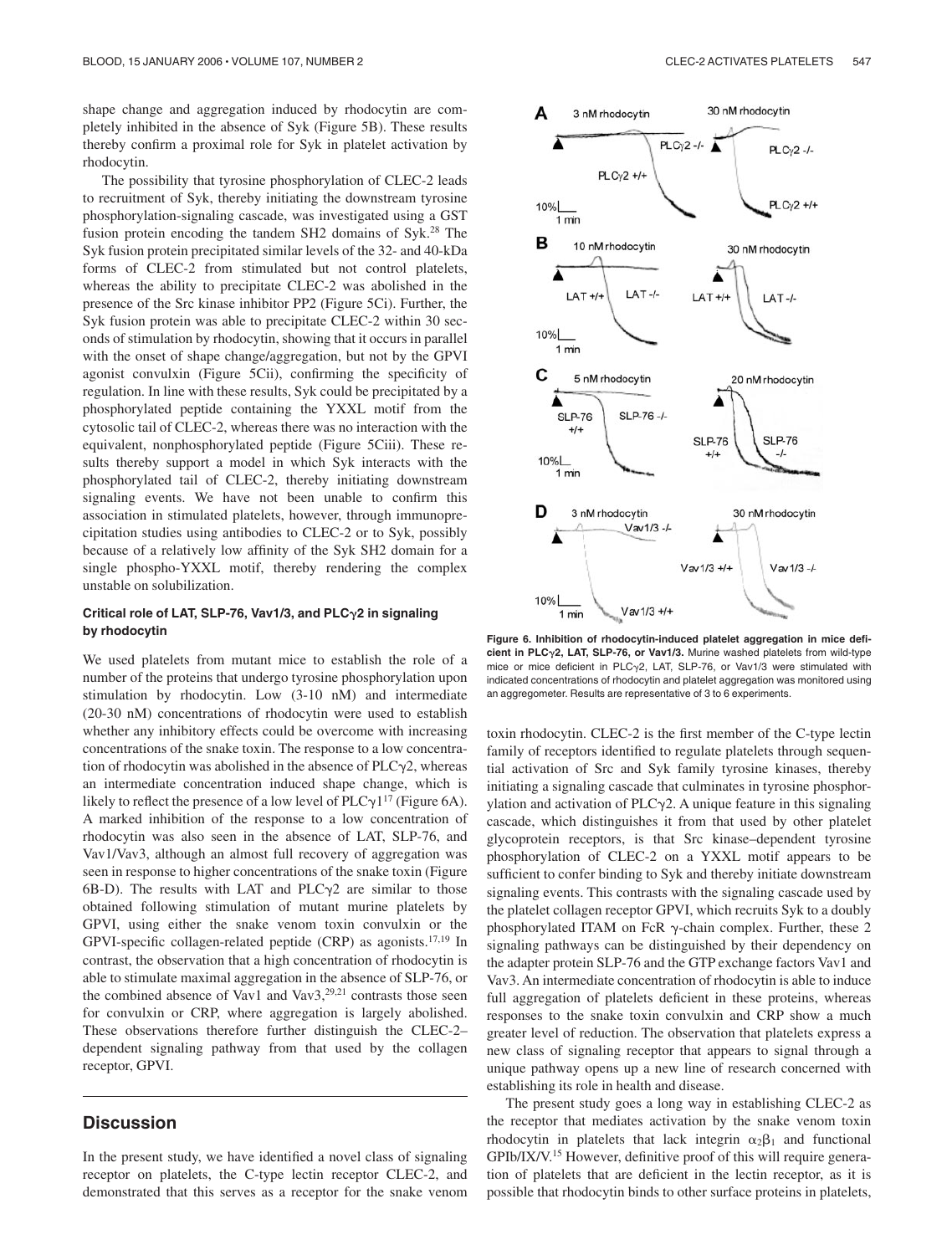in addition to  $\alpha_2\beta_1$ , GPIb/IX/V,<sup>12-14</sup> and CLEC-2. Nevertheless, the observation that an antibody to CLEC-2 is able to mediate activation in the presence of monoclonal antibody IV.3, which blocks  $Fc\gamma RIIA$ , confirms that CLEC-2 on its own is able to mediate platelet activation and strengthens the possibility that it is the major signaling receptor for the snake toxin in platelets. Rhodocytin also activates endothelial cells, although it is unclear whether this response also requires CLEC-2, as activation is blocked by antibodies to integrin  $\alpha_2\beta_1$ .<sup>30</sup>

C-type lectins are proteins that bind carbohydrates in a calciumdependent manner through their carbohydrate recognition domains. Carbohydrate recognition domains have a distinctive fold that is shared with domains in other proteins that do not necessarily bind carbohydrates. This domain is known as a C-type lectin–like domain. At least 70 proteins in humans contain a C-type lectin or lectin-like domain although their overall architecture is diverse. The family can be subdivided into 14 groups based on the domain organization within the whole molecule. CLEC-2 belongs to subgroup V of the C-type lectin–like family of receptors. $31,32$ Nineteen members of the group V family of C-type lectin–like receptors have been identified in the human genome and form a diverse group of proteins that appear to perform a number of distinct functions. Of particular interest in the context of the present study is that several of these have been shown to mediate activation in hematopoietic cells. NKG2D and MDL-1, for example, signal by associating with the adapter polypeptides DAP10 and DAP12, respectively.33 DAP10 contains a YXXM motif and generates PI3-kinase–dependent, but Syk-independent, activation signals. DAP-12 contains an ITAM, which is analogous in function to that of the  $FcR\gamma$ -chain, which is part of the collagen receptor GPVI and a number of Fc receptors. Interestingly, the type II C-type lectin–like receptors, Dectin-1, asialoglycoprotein, and DC-SIGN, also have a single YXXL motif in their cytoplasmic tails, similar to that found in CLEC-2. Dectin-1 has been recently shown to signal through this motif upon yeast stimulation, $34$  although this sequence is not required for Dectin-1–mediated phagocytosis<sup>35</sup> or endocytosis of asialoglycoprotein receptor.36,37 Interestingly, platelets express 5 other members of the C type lectin–like family of receptors, namely P-selectin, Lox-1, AA4 antigen, CD23, and CD69.<sup>32,38-41</sup> None of the other receptors contain a cytosolic YXXL motif, although a closely related YXXI motif is present in the cytosolic tail of CD23. It is therefore of interest to establish if this receptor is also able to mediate platelet activation.

CLEC-2 was first cloned from human bone marrow at the same time as CLEC-1.26 These are 2 very different proteins, however,

## **References**

- 1. Andrews RK, Kamiguti AS, Berlanga O, Leduc M, Theakston RD, Watson SP. The use of snake venom toxins as tools to study platelet receptors for collagen and von Willebrand factor. Haemostasis. 2001;31:155-172.
- 2. Morita T. Structures and functions of snake venom CLPs (C-type lectin-like proteins) with anti-coagulant-, procoagulant-, and plateletmodulating activities. Toxicon. 2005;45:1099- 1114.
- 3. Clemetson JM, Polgar J, Magnenat E, Wells TN, Clemetson KJ. The platelet collagen receptor glycoprotein VI is a member of the immunoglobulin superfamily closely related to FcalphaR and the natural killer receptors. J Biol Chem. 1999;274: 29019-29024.
- 4. Polgar J, Clemetson JM, Kehrel BE, et al. Platelet activation and signal transduction by convulxin, a C-type lectin from Crotalus durissus terrificus

(tropical rattlesnake) venom via the p62/GPVI collagen receptor. J Biol Chem. 1997;272:13576- 13583.

- 5. Jandrot-Perrus M, Lagrue AH, Okuma M, Bon C. Adhesion and activation of human platelets induced by convulxin involve glycoprotein VI and integrin alpha2beta1. J Biol Chem. 1997;272: 27035-27041.
- 6. Suzuki-Inoue K, Tulasne D, Shen Y, et al. Association of Fyn and Lyn with the proline-rich domain of glycoprotein VI regulates intracellular signaling. J Biol Chem. 2002;277:21561-21566.
- 7. Bori-Sanz T, Inoue KS, Berndt MC, Watson SP, Tulasne D. Delineation of the region in the glycoprotein VI tail required for association with the Fc receptor gamma-chain. J Biol Chem. 2003;278: 35914-35922.
- 8. Lee WH, Du XY, Lu QM, Clemetson KJ, Zhang Y. Stejnulxin, a novel snake C-type lectin-like pro-

with distinct distributions despite the same overall architecture. CLEC-1 is selectively expressed in dendritic cells but is not present on the cell surface when expressed in a cell line model<sup>26</sup> and does not contain a cytoplasmic YXXL motif. CLEC-2 cDNA was originally reported to be selectively expressed in the liver and in some blood cells of myeloid origin, including monocytes, dendritic cells, and granulocytes.26 Interestingly, however, comparison of a serial analysis of gene expression (SAGE) library from mouse megakaryocytes with 30 other SAGE libraries of hematopoietic origin identified CLEC-2 as a megakaryocyte/platelet-specific protein (Michael G. Tomlinson, Victoria L. Heath, Stephen P. Cobbold, and S.P.W., unpublished data, July 2004). Furthermore, CLEC-2 had the largest number of SAGE tags within the group of megakaryocyte/platelet-specific proteins suggesting that it may be expressed at a high level and that it may play a unique role in the megakaryocyte/platelet lineage.

An understanding of the physiological significance of CLEC-2 on platelets and megakaryocytes will require the genetic deletion of CLEC-2 and identification of its endogenous ligand. The powerful stimulatory action of CLEC-2 on platelets, however, strongly indicates that it may play an important role in supporting platelet activation. In this context, it is noteworthy that neither mice nor humans deficient in the major signaling receptor for collagen, GPVI, have a major bleeding phenotype, thereby indicating the presence of a compensatory mechanism. The possibility that this is mediated by CLEC-2, which signals in a similar way to GPVI, and is likely to be activated by crosslinking either by binding to an unidentified extracellular matrix protein or possibly a transmembrane protein on another cell, seems worthy of consideration. Potentially, CLEC-2 could also play an important role in mediating thrombus formation in response to stimulation by exogenous stimuli, bearing in mind the ability of C-type lectin-like receptors to bind a diverse range of stimuli. In either case, the restricted distribution of CLEC-2 would make it a good target for a novel class of antithrombotics.

# **Acknowledgments**

We are very grateful to Dr Sripadi Prabhakar for the MS/MS analysis, to Dr Toshiro Takafuta for his helpful suggestions, to Mrs Chiaki Komatsu and Mrs Yumi Sakamoto for their excellent technical assistance, and to Drs Martin Turner and Elena Vigorito for the supply of  $\text{Vav}^{-/-}$  mice.

> tein from Trimeresurus stejnegeri venom is a potent platelet agonist acting specifically via GPVI. Thromb Haemost. 2003;90:662-671.

- 9. Asazuma N, Marshall SJ, Berlanga O, et al. The snake venom toxin alboaggregin-A activates glycoprotein VI. Blood. 2001;97:3989-3991.
- 10. Andrews RK, Gardiner EE, Asazuma N, et al. A novel viper venom metalloproteinase, alborhagin, is an agonist at the platelet collagen receptor GPVI. J Biol Chem. 2001;276:28092-28097.
- 11. Shin Y, Morita T. Rhodocytin, a functional novel platelet agonist belonging to the heterodimeric C-type lectin family, induces platelet aggregation independently of glycoprotein Ib. Biochem Biophys Res Commun. 1998;245:741-745.
- 12. Huang TF, Liu CZ, Yang SH. Aggretin, a novel platelet-aggregation inducer from snake (Calloselasma rhodostoma) venom, activates phospholipase C by